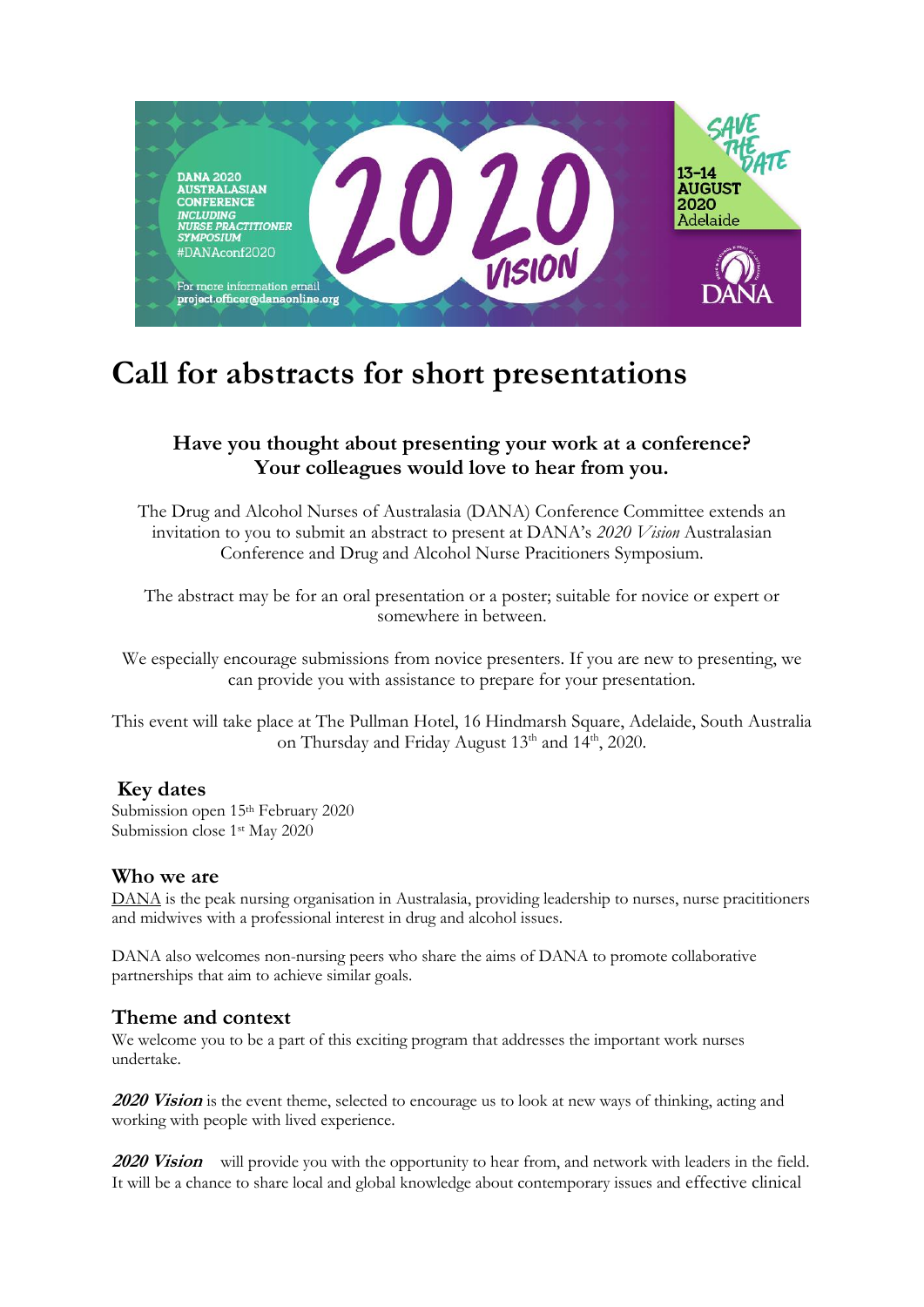practice. This is the opportunity for Drug and Alcohol Nurses from across Australasia to seek inspiration from and connect with colleagues.

## **Aims and objectives**

The aims and objectives of the Conference include:

- provide an opportunity for nurses and nurse practitioners to showcase their research
- build awareness about national and international issues, policies and strategies related to drugs and alcohol
- increase knowledge about current research and how this translates into best clinical practice
- position DANA members for participation in discussions around alcohol and other drugs
- increase knowledge about the impact of alcohol and drug use
- network, engage and learn from consumers, colleagues, representatives from government and nongovernment agencies and key stakeholders
- strengthen the drug and alcohol nursing workforce.

## **Major themes**

The Committee is calling for abstracts that relate to the theme, **2020 Vision.** This could include any of the major topics outlined below:

- Detection of problematic alcohol and other drug use in a wide variety of sertings
- Prevention of drug and alcohol harms
- Trends in drug and alcohol assessment, treatment and research
- Consumer and clinician wellbeing
- Nurse led models of care
- Research exploring educating nurses in drug and alcohol issues.

## **Presentation formats**

- Authors are invited to submit an abstract for a 10-minute presentation with 5 minutes question time
- Authors are asked to indicate if their presentation is intended for the **General Program** or the **Drug and Alcohol Nurses Practitioner Symposium**.

**Note:** Only nurse practitioners, or those in a transitional / candidacy roles (including those studying to become a nurse practitioner) are eligible to submit an abstract for an oral presentation under the Nurse Practitioner Symposium category.

• Posters may be no bigger than 1m x 2m.

## **Abstract timeline**

| Call for abstracts open               | 15.2.2020 |
|---------------------------------------|-----------|
| Call for abstracts close              | 1.5.2020  |
| Authors advised of submission outcome | 15.5.2020 |
| Presenter to confirm acceptance       | 22.5.2020 |
| Presenter registration due*           | 19.6.2020 |
| Submission of presentation due        | 12.7.2020 |

*\*to take advantage of early bird rates presenters will need to register no later than 31.5.2020.*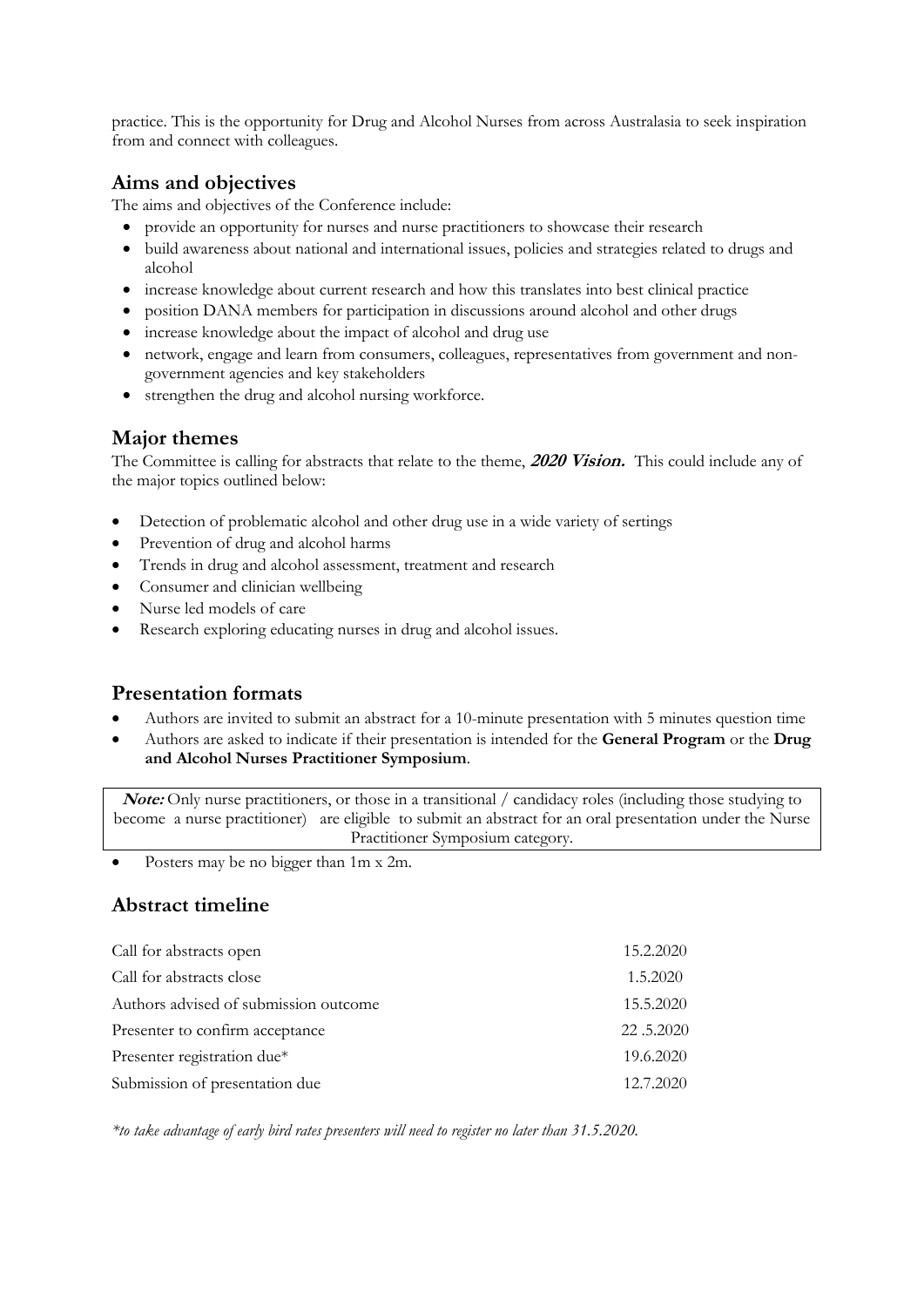# **Getting started**

Abstracts must be submitted by email using the **Abstract Submission Form** AND the **Abstract Authors Form.** These are located on the **DANA [conference website.](https://www.danaonline.org/danaevents/2020-conference/)** No other format will be considered.

When constructing your abstract please note that it must:

- contain text only
- follow the structure set out on the **Abstract Submission Form**
- be a maximum of 300 words, excluding the title (authors submitting abstracts over the word limit will be asked to amend their abstract within the submission period)
- not contain any author names or information (there is a separate form (the **Abstract Authors' Form)** for this that is also to be submitted by email).

Please note the following when you submit your abstract:

- The person submitting the abstract is the person who will receive all correspondence in relation to the abstract and is responsible for passing on information to co-authors and/or co-presenters and other parties.
- You must include the requested information for any co-authors and/or co-presenters as their name and organisation will be included in the program if the submission is successful.
- Author biographies should be no more than 100 words in length.
- Authors must read and agree to the Terms and Conditions for your submission to be accepted for consideration.

Abstracts are to be submitted to **[dana.nurses@gmail.com](mailto:dana.nurses@gmail.com)** and include the subject title **'DANA <sup>2020</sup> Conference Abstract Submission'.**

#### **Selection process and acceptance notification**

- An Abstract Review Committee composed of drug and alcohol nursing peers will review all abstract submissions
- Reviewers will consider content, relevance to the conference theme, adherence to the specifications set out in the **Abstract Submission Form** and the overall quality of the submission.
- The Abstract Review Committee and Conference Committee are committed to providing a quality program. They are responsible for the composition of the program and the format of the presentations. Therefore, potential presenters may be asked to resubmit their abstract with some modification to enable the topic to be included within the program. This is not a judgement of quality, but an opportunity to ensure that the potential presenters have the chance to present their work. It is quite possible that quality papers may be rejected if they are not compliant or do not adequately demonstrate the Conference themes, or if several presenters are wishing to cover similar topics. However, unsuccessful applicants are strongly encouraged to reapply to present the following year.
- It is expected that the submitting author will be notified of their abstract submission outcome via email by **15th May 2020.**
- To confirm your place in the program please advise your acceptance by **22nd May 2020.**

### **Presenter requirements**

- All presenters, including co-presenters, need to register for the Conference by **19th June 2020**, to confirm their final place in the program.
- To enable delegates to interact with presenters, we encourage speakers to attend the full day.
- It is a good idea to let your workplace know of your intention to submit a paper/poster. This will prevent potential delays in confirming your attendance should your paper be accepted.